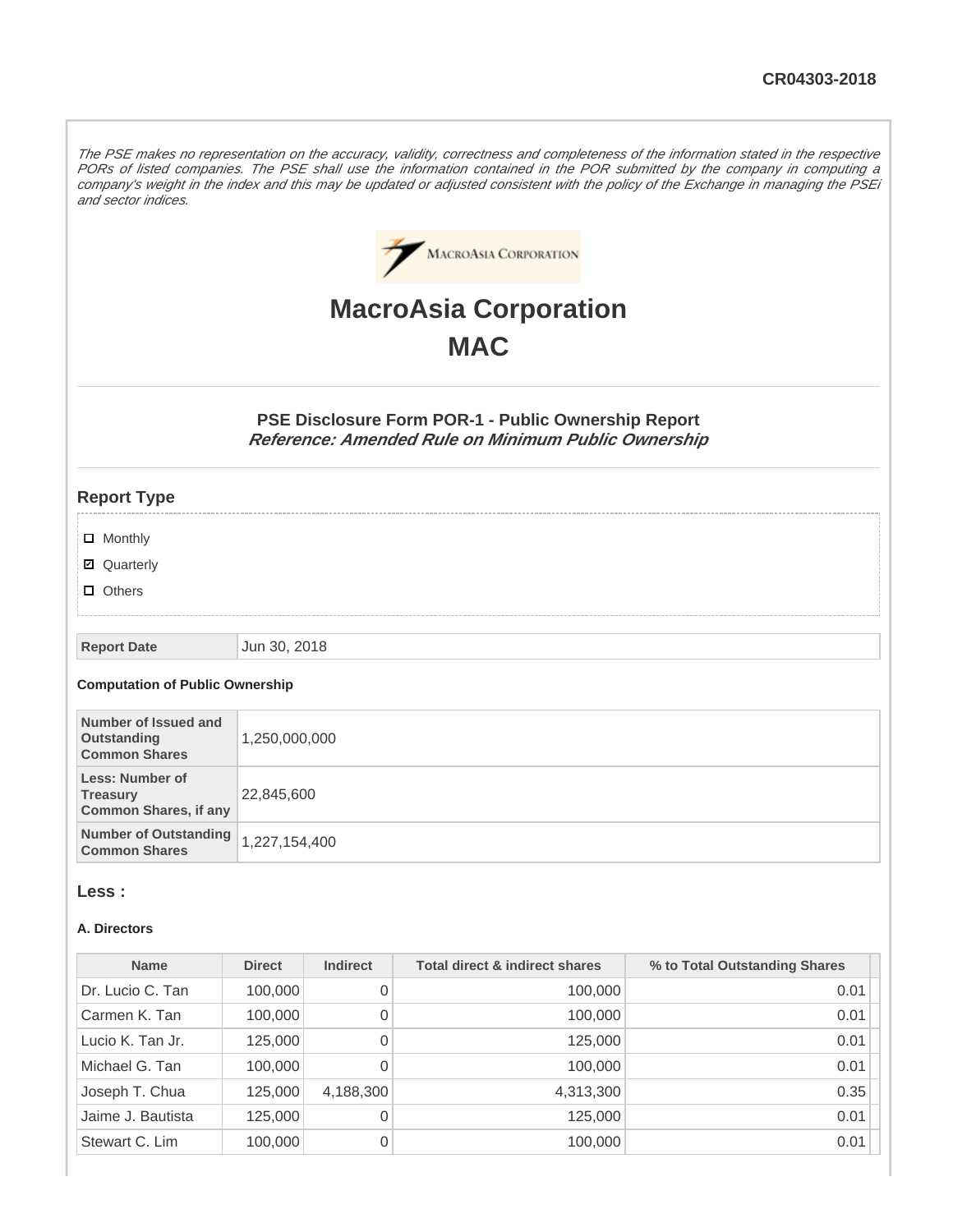| Johnip Cua       | D         | 3,100,000 | 3,100,000 | 0.25 |
|------------------|-----------|-----------|-----------|------|
| Ben C. Tiu       | 100,000   |           | 100,000   | 0.01 |
| Marixi R. Prieto | 100,000   |           | 100,000   | 0.01 |
| Samuel C. Uy     | 100,000   | 589,000   | 689,000   | 0.06 |
|                  | 1,075,000 | 7,877,300 | 8,952,300 | 0.74 |

# **B. Officers**

| <b>Name</b>                     | <b>Direct</b> | <b>Indirect</b>   | Total direct & indirect shares | % to Total Outstanding Shares |
|---------------------------------|---------------|-------------------|--------------------------------|-------------------------------|
| Atty, Florentino M. Herrera III |               | 230,000 5,368,952 | 5,598,952                      | 0.46                          |
|                                 | 230,000       | 5.368.952         | 5.598.952                      | 0.46                          |

# **C. Principal/Substantial Stockholders**

| <b>Name</b> | <b>Direct</b> | <b>Indirect</b> | Total direct & indirect shares | % to Total Outstanding Shares |
|-------------|---------------|-----------------|--------------------------------|-------------------------------|
|             |               |                 |                                |                               |
|             |               |                 |                                |                               |

# **D. Affiliates**

| <b>Name</b>                           | <b>Direct</b> |             |             | Indirect Total direct & indirect shares % to Total Outstanding Shares |
|---------------------------------------|---------------|-------------|-------------|-----------------------------------------------------------------------|
| Baguio Gold Holdings Corp.            | 88,000,000    | 0           | 88,000,000  | 7.17                                                                  |
| Conway Equities, Inc.                 | 85,110,000    | 0           | 85,110,000  | 6.94                                                                  |
| Pan Asia Securities Corp.             | 36,080,000    | 0           | 36,080,000  | 2.94                                                                  |
| Solar Holdings Corp.                  | 59,000,000    | 0           | 59,000,000  | 4.81                                                                  |
| Dragonstar Management Corp            | 53,750,000    | 0           | 53,750,000  | 4.38                                                                  |
| Profound Holdings, Inc.               | 47,500,000    | 0           | 47,500,000  | 3.87                                                                  |
| Excel Ventures, Inc                   | 47,405,000    | 0           | 47,405,000  | 3.86                                                                  |
| <b>Bigearth Equities Corporation</b>  | 46,500,000    | 0           | 46,500,000  | 3.79                                                                  |
| Palomino Ventures, Inc.               | 28,900,000    | 0           | 28,900,000  | 2.36                                                                  |
| Primeline Realty, Inc                 | 25,000,000    | 0           | 25,000,000  | 2.04                                                                  |
| Artisan Merchandising Corp            | 25,000,000    | 0           | 25,000,000  | 2.04                                                                  |
| <b>Golden Path Realty Corporation</b> | 25,000,000    | 0           | 25,000,000  | 2.04                                                                  |
| Clipper 8 Realty & Development Corp   | 25,000,000    | 0           | 25,000,000  | 2.04                                                                  |
| Absolute Holdings & Equities, Inc     | 25,000,000    | 0           | 25,000,000  | 2.04                                                                  |
| Caravan Holdings Corporation          | 25,000,000    | 0           | 25,000,000  | 2.04                                                                  |
| <b>Quality Holdings Inc</b>           | 25,000,000    | 0           | 25,000,000  | 2.04                                                                  |
| Sunway Equities Inc                   | 22,370,000    | 0           | 22,370,000  | 1.82                                                                  |
| Infinity Equities Incorporated        | 22,000,000    | 0           | 22,000,000  | 1.79                                                                  |
| <b>Bestview Development Corp</b>      | 22,000,000    | 0           | 22,000,000  | 1.79                                                                  |
| <b>Basic Options Inc</b>              | 22,000,000    | 0           | 22,000,000  | 1.79                                                                  |
| <b>Winsor Merchandising Corp</b>      | 22,000,000    | 0           | 22,000,000  | 1.79                                                                  |
| Prima Equities & Investments Corp     | 22,000,000    | 0           | 22,000,000  | 1.79                                                                  |
| Legacy Holdings Inc                   | 22,000,000    | 0           | 22,000,000  | 1.79                                                                  |
| Kinston Realty & Development Corp     | 22,000,000    | 0           | 22,000,000  | 1.79                                                                  |
| <b>Wonderoad Corporation</b>          | 12,500,000    | 0           | 12,500,000  | 1.02                                                                  |
|                                       | 856,115,000   | $\mathbf 0$ | 856,115,000 | 69.77                                                                 |